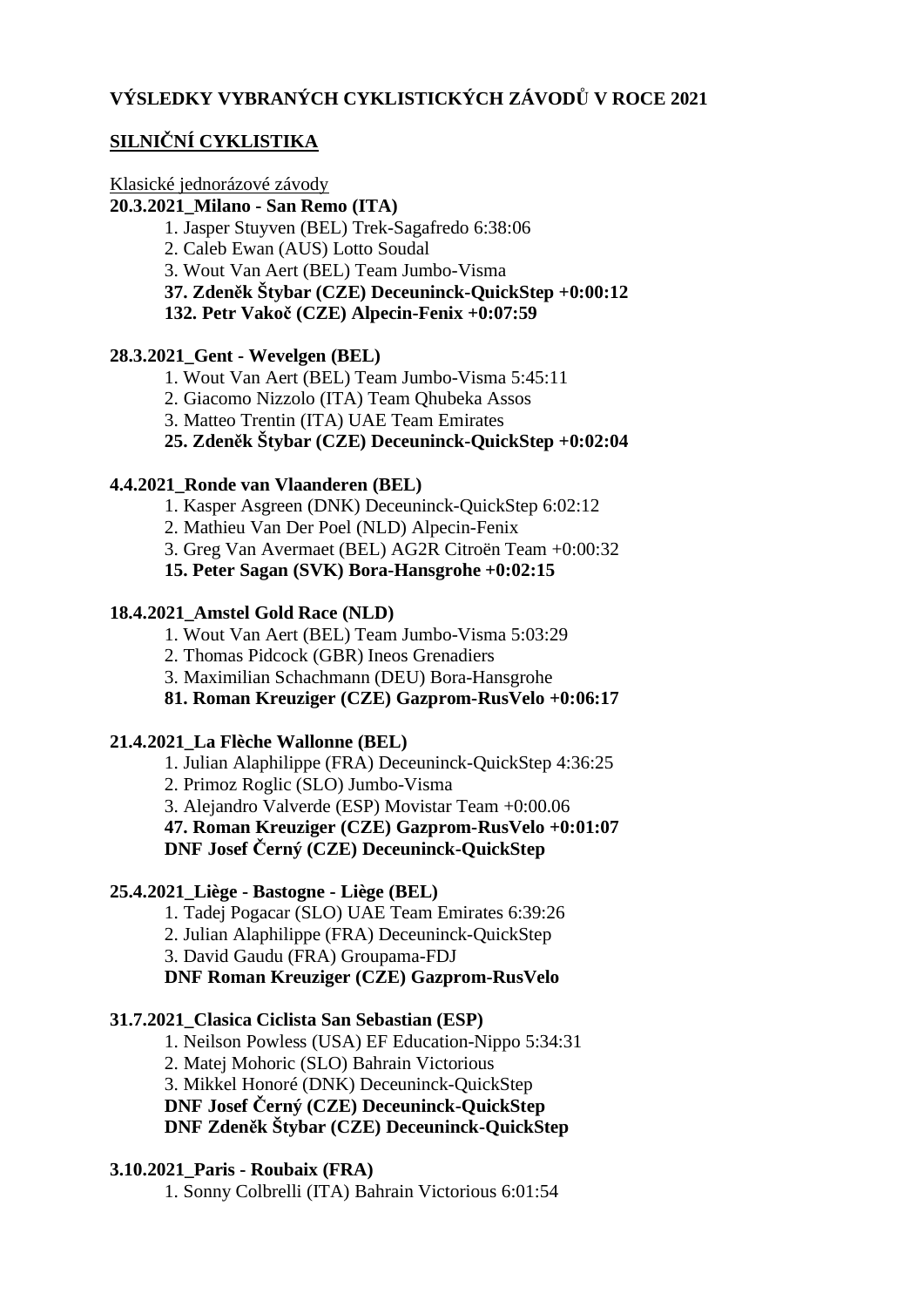2. Florian Vermeersch (BEL) Lotto Soudal

3. Mathieu Van Der Poel (NLD) Alpecin-Fenix

## **26. Zdeněk Štybar (CZE) Deceuninck-QuickStep -0:06:26**

#### **9.10.2021\_Giro di Lombardia (ITA)**

1. Tadej Pogacar (SLO) UAE Team Emirates 6:01:39 2. Fausto Masnada (ITA) Deceuninck-QuickStep 3. Adam Yates (GBR) Ineos Grenadiers +0:00:51 **DNF Petr Vakoč (CZE) Alpecin-Fenix DNF Jan Hirt (CZE) Intermarché-Wanty-Gobert Matériaux DNF Karel Vacek (CZE) Qhubeka NextHash**

#### Významné etapové závody

#### **7.-14.3.2021\_Paris - Nice (FRA)**

- 1. Maximilian Schachmann (DEU) Bora-Hansgrohe 28:49:51
- 2. Aleksandr Vlasov (RUS) Astana-Premier Tech +0:00:19
- 3. Ion Izagirre Insausti (ESP) Astana-Premier Tech +0:00:23

#### **10.-16.3.2021\_Tirreno - Adriatico (ITA)**

- 1. Tadej Pogacar (SLO) UAE Team Emirates 26:36:17
- 2. Wout Van Aert (BEL) Team Jumbo-Visma +0:01:03
- 3. Mikel Landa Meana (ESP) Bahrain Victorious +0:03:57
- **50. Zdeněk Štybar (CZE) Deceuninck-QuickStep +0:33:00**
- **74. Petr Vakoč (CZE) Alpecin-Fenix +0:44:04**

**81. Jan Hirt (CZE) Intermarché-Wanty-Gobert Matériaux +0:44:39**

**130. Peter Sagan (SVK) Bora-Hansgrohe +1:07:31**

#### **27.4.-2.5.2021\_Tour de Romandie (CHE)**

- 1. Thomas Geraint (GBR) Ineos Grenadiers 17:59:57
- 2. Richie Porte (AUS) Ineos Grenadiers +0:00:58
- 3. Fausto Masnada (GBR) Deceuninck-QuickStep +0:00:38

#### **91. Josef Černý (CZE) Deceuninck-QuickStep +0:50:41**

#### **8.-30.5.2021\_Giro d'Italia (ITA)**

1. Egan Arley Bernal Gomez (COL) Ineos Grenadiers 86:17:28

2. Damiano Caruso (ITA) Bahrain Victorious +0:01:29

3. Simon Philip Yates (GBR) Team Bikeexchange +0:04:15

**26. Jan Hirt (CZE) Intermarché-Wanty-Gobert Matériaux +1:32:42**

#### **6.-13.6.2021\_Tour de Suisse (CHE)**

- 1. Richard Carapaz (ECU) Ineos Grenadiers 24:44:01
- 2. Rigoberto Uran (COL) EF Education-Nippo +0:00:17
- 3. Jakob Fuglsang (DNK) Astana-Premier Tech +0:01:15

#### **56. Petr Vakoč (CZE) Alpecin-Fenix +0:40:19**

#### **26.6.-18.7.2021\_Tour de France (FRA)**

- 1. Tadej Pogacar (SLO) UAE Team Emirates 82:56:36
- 2. Jonas Vingegaard (DNK) Team Jumbo-Visma +0:05:20
- 3. Richard Carapaz (ECU) Ineos Grenadiers +0:07:03

**118. Petr Vakoč (CZE) Alpecin-Fenix +3:51:06**

#### **14.8.-5.9.2021\_Vuelta a España (ESP)**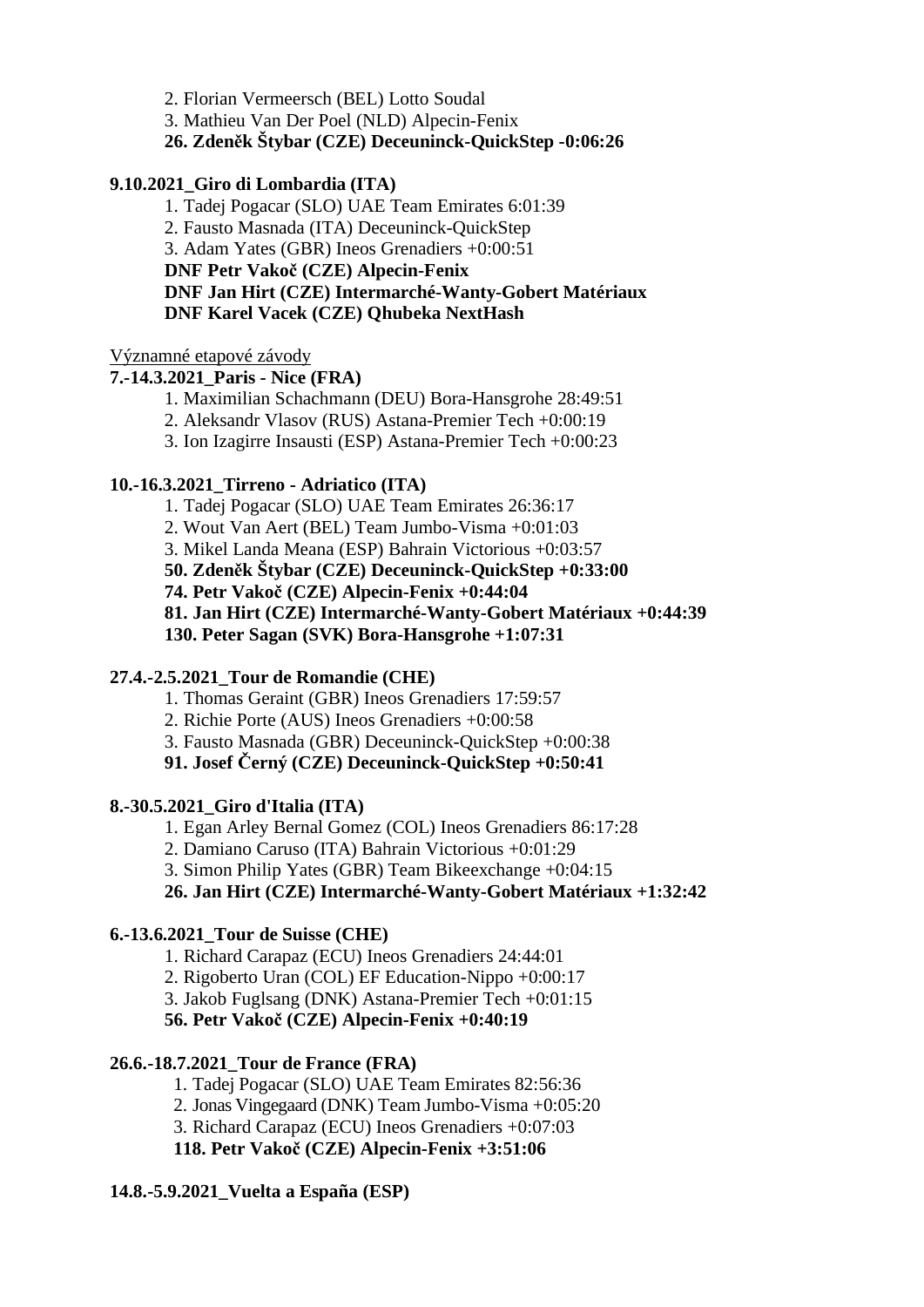1. Primoz Roglic (SLO) Jumbo-Visma 83:55:29

2. Enric Mas Nicolau (ESP) Movistar Team +0:04:42

3. Jack Haig (AUS) Bahrain Victorious +0:07:40

**133. Zdeněk Štybar (CZE) Deceuninck-QuickStep +5:34:14**

**142. Josef Černý (CZE) Deceuninck-QuickStep +6:03:50**

MS

**18.-26.9.2021\_Flanders** (BEL)

#### **Časovka jednotlivců**

1. Filippo Ganna (ITA) 0:47:47.83

2. Wout van Aert (BEL) +0:00:05.37

3. Remco Evenepoel (BEL) +0:00:43.34

**32. Josef Černý (CZE) +0:03:59.98**

#### **Závod s hromadným startem**

1. Julian Alaphilippe (FRA) 5:56:34 2. Dylan van Baarle (NLD) +0:00:32 3. Michael Valgren Hundahl (DNK) **7. Zdeněk Štybar (CZE) +0:01:06 26. Peter Sagan (SVK) +0:06:27 32. Petr Vakoč (CZE) DNF Josef Černý (CZE)**

ME

**8.-12.9.2021\_Trento (ITA**)

#### **Časovka jednotlivců**

1. Stefan Küng (CHE) 0:24:29

2. Filippo Ganna (ITA) +0:00:08

3. Remco Evenepoel (BEL) +0:00:15

**17. Jan Bárta (CZE) +0:01:51**

#### **Závod s hromadným startem**

1. Sonny Colbrelli (ITA) 4:19:45 2. Remco Evenepoel (BEL) 3. Benoit Cosnefroy (FRA) +0:01:30 **20. Michal Kukrle (CZE) +0:97:13 DNF Jan Bárta (CZE) DNF Zdeněk Štybar (CZE) DNF Adam Ťoupalík (CZE) DNF Daniel Turek (CZE)**

#### OH

#### **24.7.2021\_Tokyo (JAP)**-**závod s hromadným startem**

1. Richard Carapaz (ECU) 6:05:26 2. Wout Van Aert (BEL) +0:01:07 3. Tadej Pogacar (SLO) **36. Michael Kukrle (CZE) +0:10:12 DNF Zdeněk Štybar (CZE)**

#### **28.7.2021\_Tokyo (JAP)-časovka jednotlivců**

1. Primoz Roglic (SLO) 0:55:04 2. Tom Dumoulin (NLD) +0:01:01